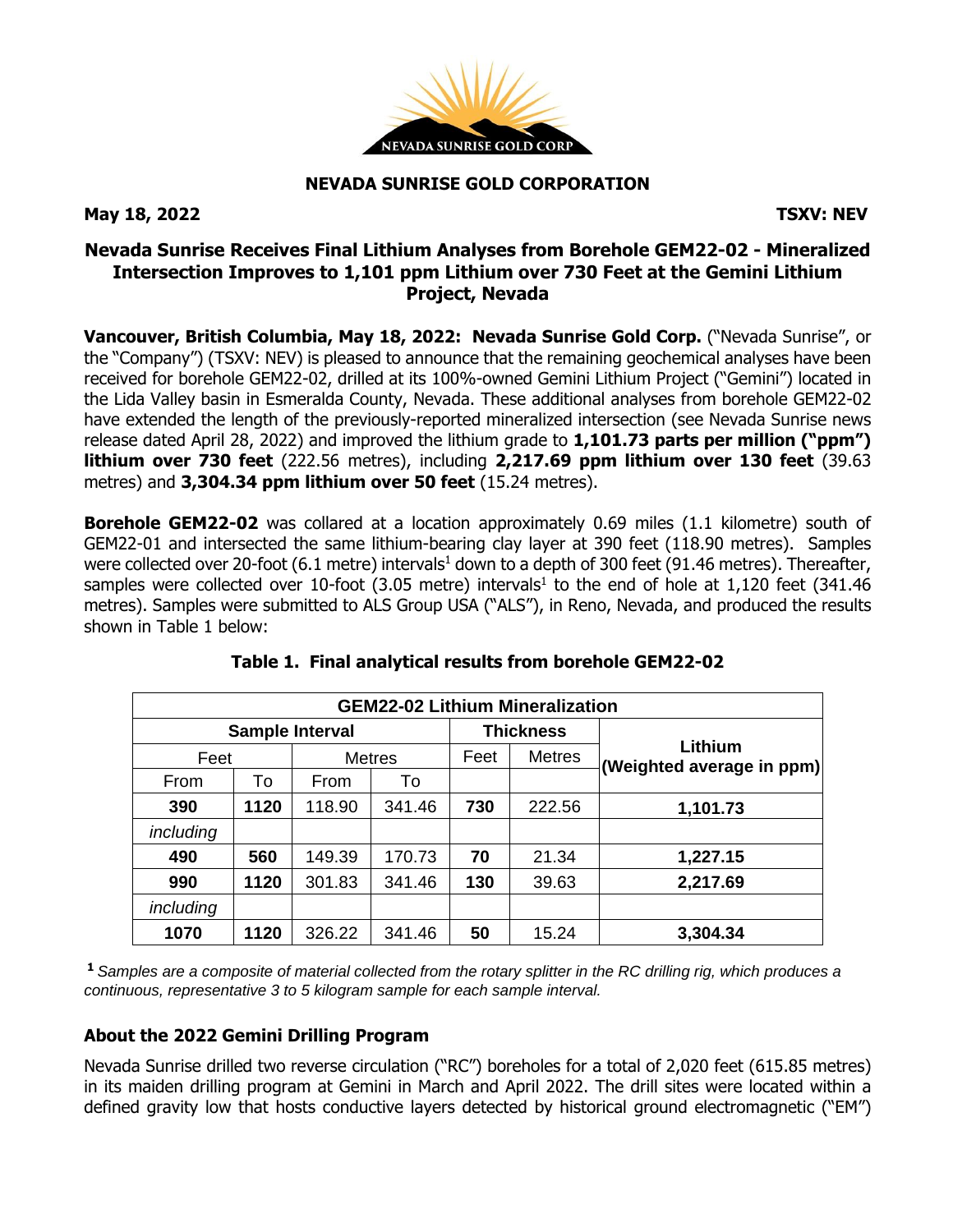surveys. The results from the first two holes at Gemini represent a new discovery of lithium-bearing sediments in the western Lida Valley, which has not been historically drill tested for lithium mineralization.



**Electromagnetic Survey Results Showing Conductive Zones and 2022 Drill Holes at Gemini**

Additional drilling is planned following receipt of an amendment to the current Bureau of Land Management drilling permit, which will be required to cover the Company's newly-expanded land position. In April and May 2022, Nevada Sunrise staked 288 unpatented lode claims totaling 5,760 acres (1,756 hectares) over the outline of the gravity low to effectively cover the possible extent of the lithium-bearing clay layers. Follow-up geophysical EM surveys are underway at Gemini within the interpreted area of the historical gravity low to further map and assess the conductive layers first detected by Nevada Sunrise in 2016 (see Nevada Sunrise news release dated May 12, 2022).

For further information on Gemini, including location maps and photos **[click](https://www.nevadasunrise.ca/projects/nevadalithium/) here**

### **About Gemini**

Gemini consists of 407 unpatented placer and lode claims located in the western Lida Valley, Esmeralda County, approximately 6 miles (10 kilometres) east of the town of Lida, Nevada. The Lida Valley is a flat, arid basin with a similar geological setting to the better-known Clayton Valley basin where Albermarle Corporation operates the Silver Peak lithium brine mine, which has operated continuously since 1966. Nevada Sunrise expanded the size of the Project by staking 80 new unpatented placer claims in March 2022, and 288 additional unpatented lode claims in April and May 2022.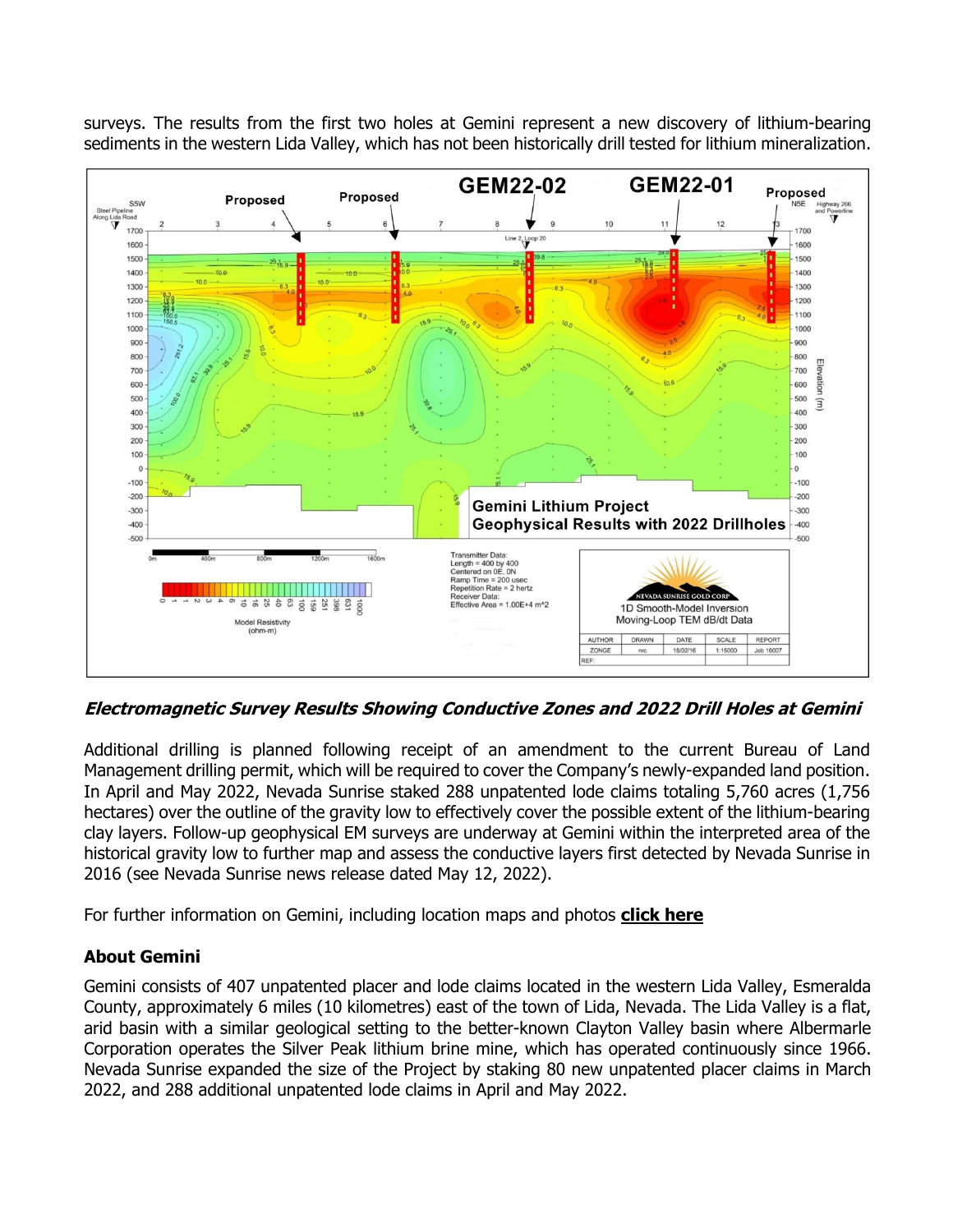Gemini is situated adjacent to the Gold Point Solar Energy Zone, a Bureau of Land Management land reserve set aside for solar and wind power generation projects until 2033. Exploration at Gemini is complemented by the Company's 80.09 acre/feet/year water right, a pre-requisite for the exploration and development of lithium brine projects in Nevada. Under the laws of Nevada, water cannot be pumped from a subterranean source without a valid water permit. Drill pads and access roads remain in place at Gemini with an active drilling permit.

#### **Sampling and Analytical QA/QC and Statement of Qualified Person**

Sediment samples described in this new release were submitted to ALS and analyzed utilizing a multielement ICP-AES method. Specifically, the analytical method involves aqua regia digestion of the sample followed by the inductively coupled plasma (ICP) technique to ionize the sample, and atomic emission spectrometry (AES) to determine elemental concentrations. Duplicates, field blanks, and certified reference standards were inserted at regular intervals in the sample stream to ensure accuracy of the analytical method.

The scientific and technical information contained in this news release has been reviewed and approved by Robert M. Allender, Jr., CPG, RG, SME and a Qualified Person for Nevada Sunrise as defined in National Instrument 43-101 – Standards of Disclosure for Mineral Projects.

#### **About Nevada Sunrise**

Nevada Sunrise is a junior mineral exploration company with a strong technical team based in Vancouver, BC, Canada, that holds interests in gold, copper, cobalt and lithium exploration projects located in the State of Nevada, USA.

Nevada Sunrise owns 100% interests in the Gemini and Jackson Wash lithium projects, both of which are located in the Lida Valley in Esmeralda County, NV. The Company owns Nevada water right Permit 86863, also located in the Lida Valley basin, near Lida, NV.

The Company's key gold asset is a 20.01% interest in a joint venture with New Placer Dome Gold Corp. (TSXV: NGLD) at the Kinsley Mountain Gold Project near Wendover, NV. Kinsley Mountain is a Carlinstyle gold project hosting a National Instrument 43-101 compliant gold resource consisting of **418,000 indicated ounces of gold grading 2.63 g/t Au (4.95 million tonnes), and 117,000 inferred ounces of gold averaging 1.51 g/t Au (2.44 million tonnes), at cut-off grades ranging from 0.2 to 2.0 g/t Au <sup>1</sup> .**

<sup>1</sup> Technical Report on the Kinsley Project, Elko County, Nevada, U.S.A., dated June 21, 2021 with an effective date of May 5, 2021 and prepared by Michael M. Gustin, Ph.D., and Gary L. Simmons, MMSA and filed under New *Placer Dome Gold Corp.'s Issuer Profile on SEDAR [\(www.sedar.com\)](https://c212.net/c/link/?t=0&l=en&o=3232825-1&h=4288497972&u=http%3A%2F%2Fwww.sedar.com%2F&a=www.sedar.com).*

Nevada Sunrise has right to earn a 100% interest in the Coronado VMS Project, located approximately 48 kilometers (30 miles) southeast of Winnemucca, NV. The Company owns a 15% interest in the historic Lovelock Cobalt Mine and the Treasure Box copper properties, each located approximately 150 kilometers (100 miles) east of Reno, NV, with Global Energy Metals Corp. (TSXV: GEMC) holding an 85% participating interest.